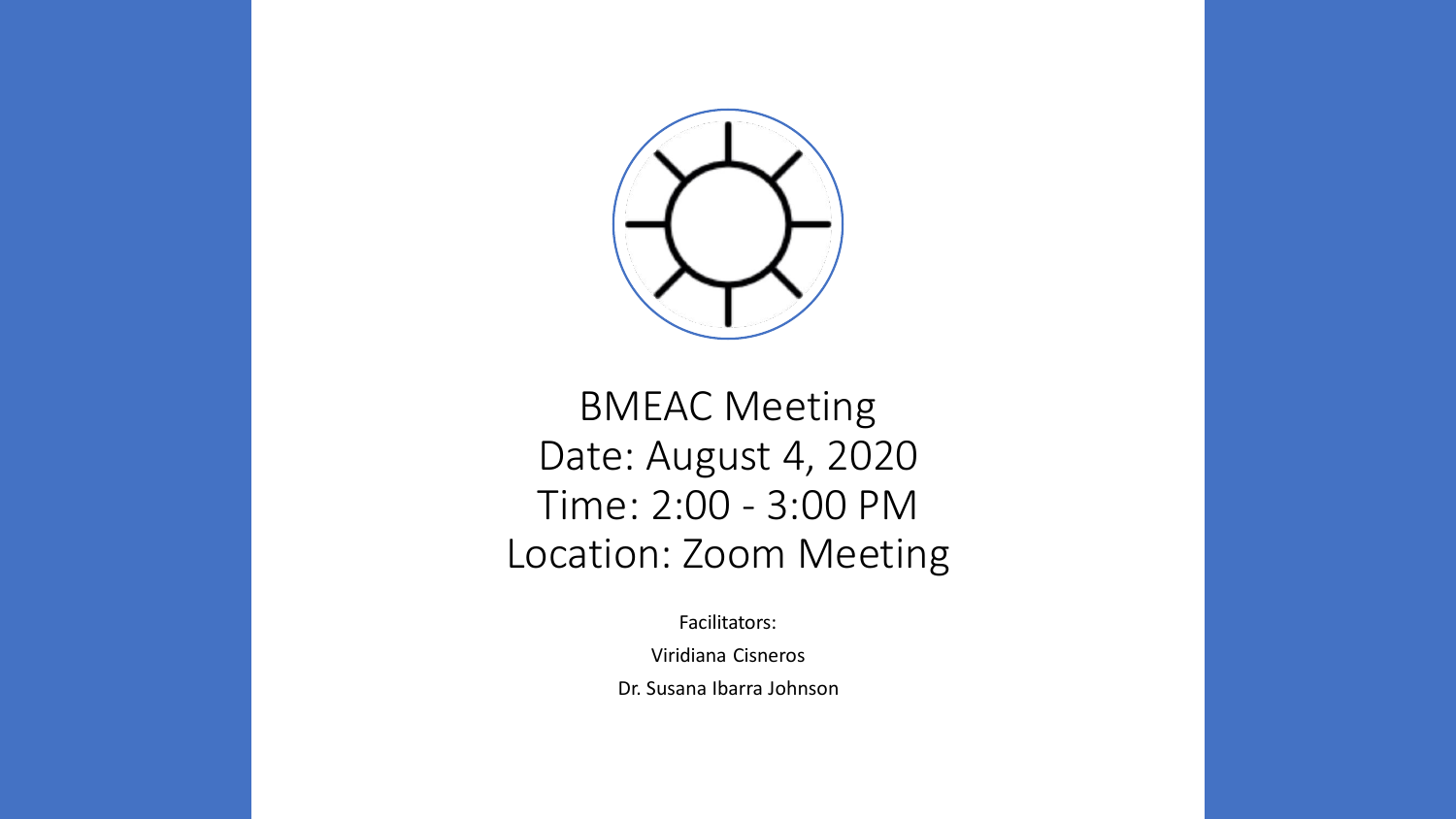# BMEAC ADVISEMENTS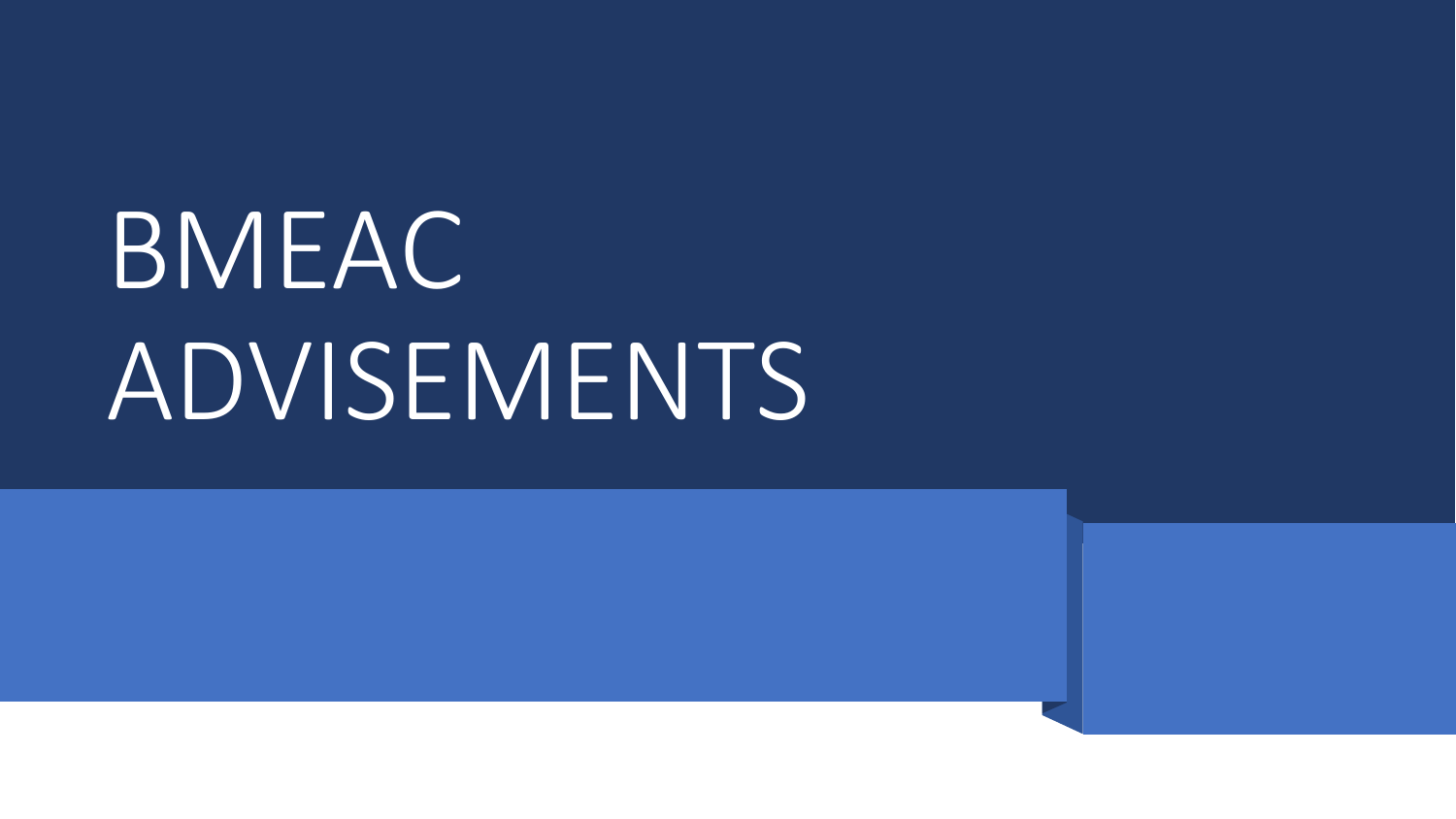## BMEAC SUBCOMMITTEES

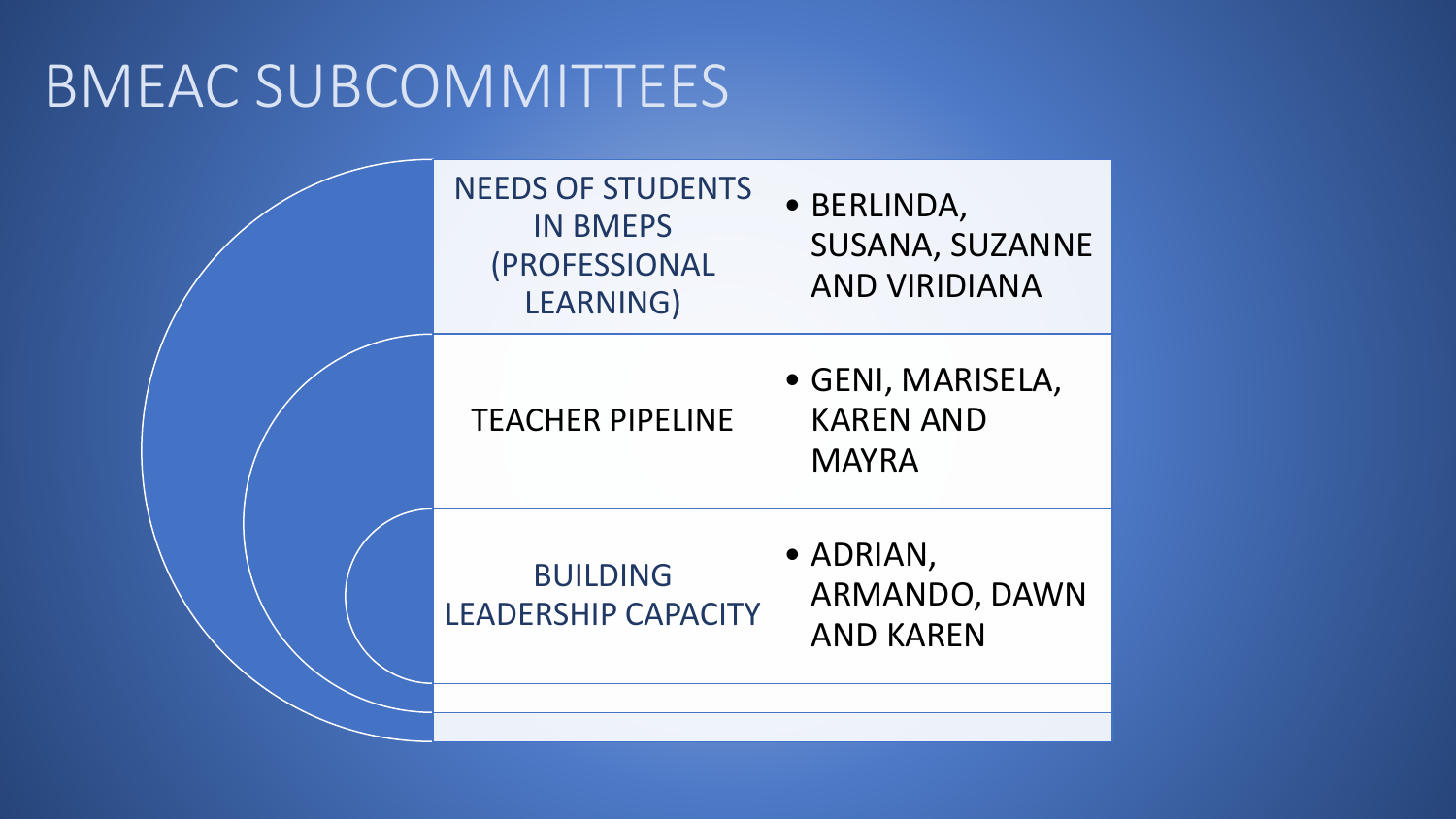## NEEDS OF STUDENTS IN BMEPS (PROFESSIONAL LEARNING)

DR. BERLINDA BEGAY

DR. SUSANA IBARRA JOHNSON

DR. SUZANNE JACQUEZ-GORMAN

VIRIDIANA CISNEROS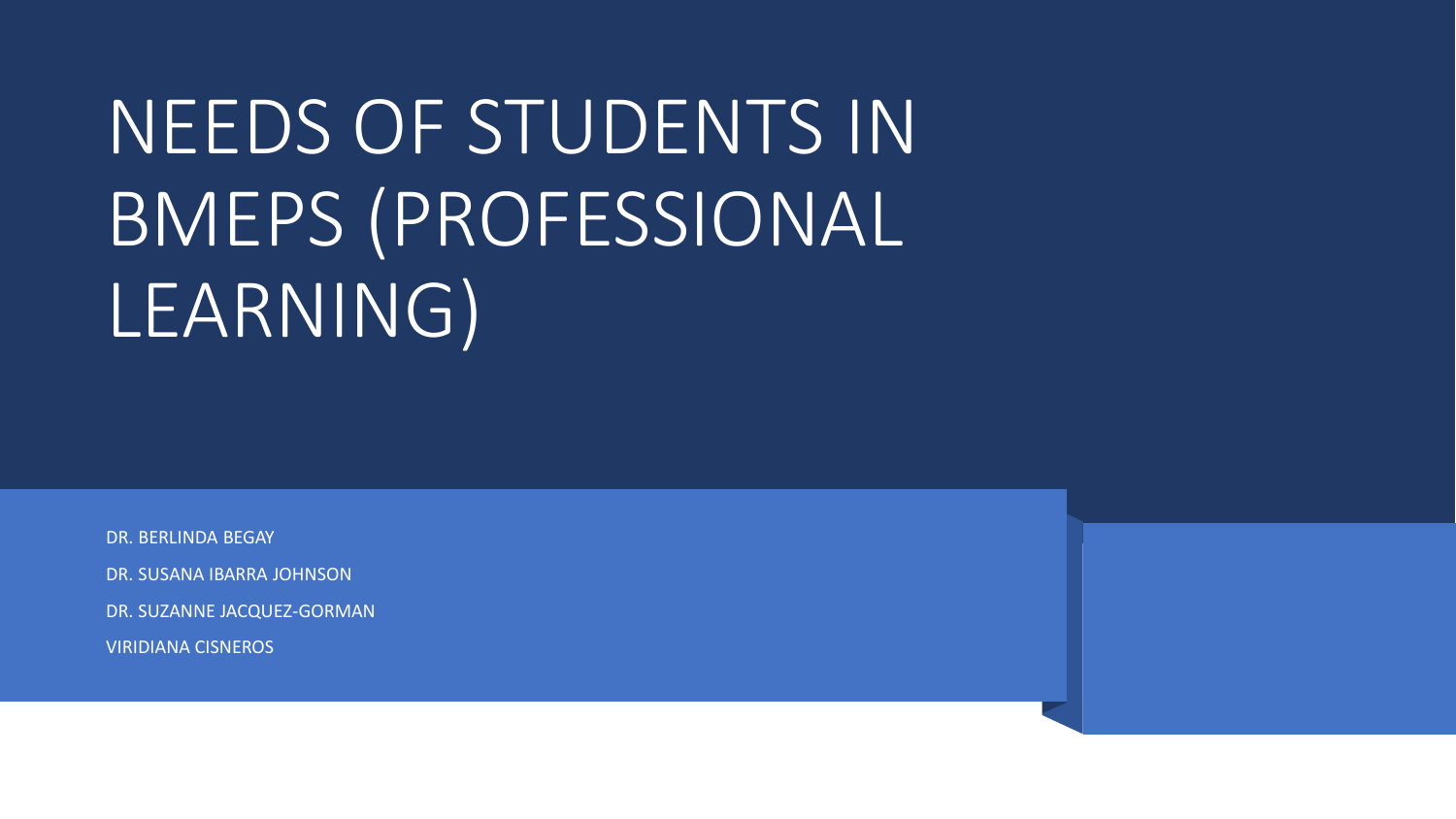### DIRECT ASK FROM THE BMEAC Dr. Berlinda Begay

• To develop a Biliteracy and Oral Language Development (BOLD) e -learning professional learning module(s) based on the Bilingual Multicultural Education Act (BMEA) under section G  $(1)$ ,  $(2)$  and  $(3)$  section J.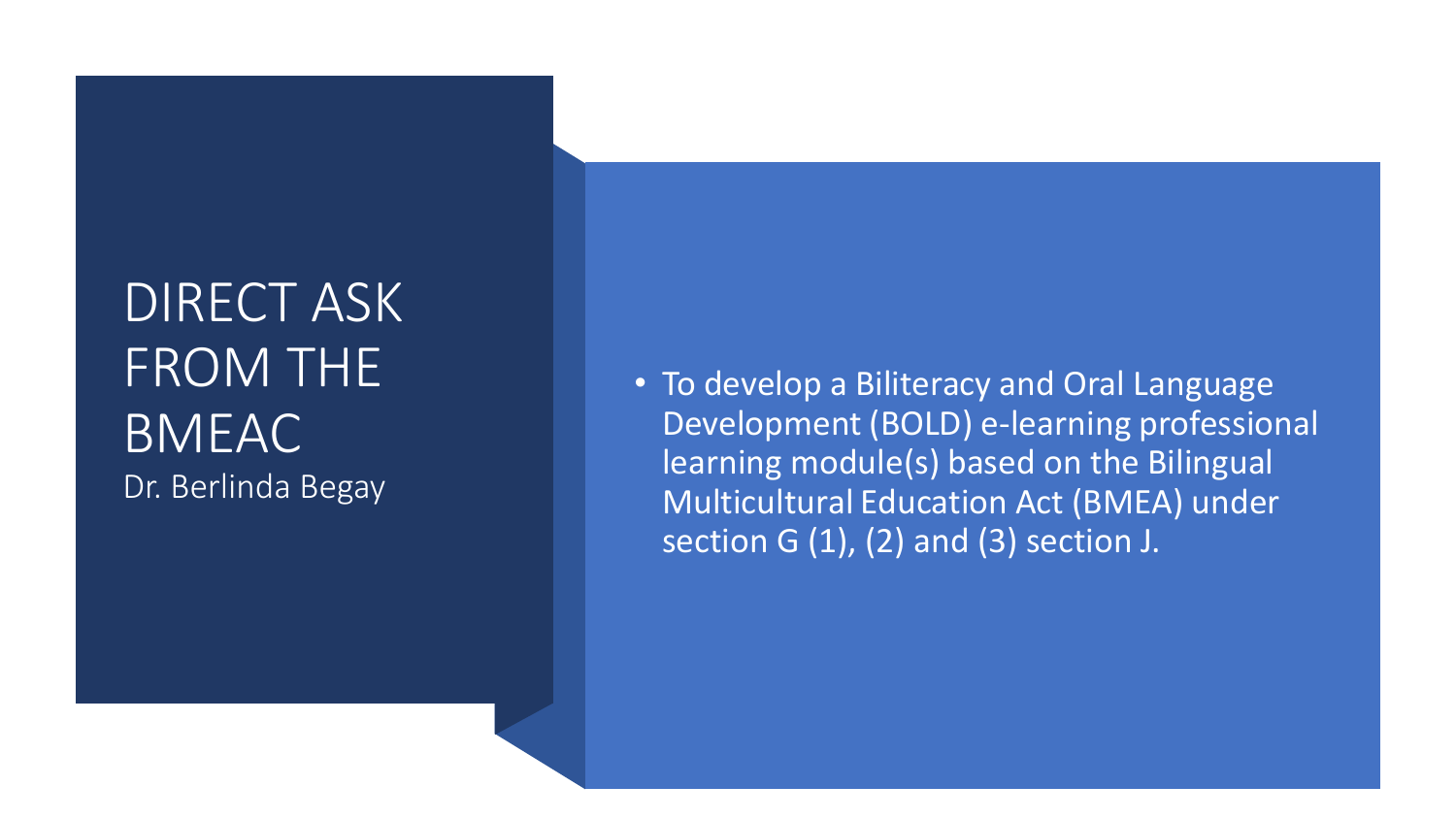## CRITICAL DEFINITIONS

#### **Definitions:**

- **Biliteracy** is "the acquisition and learning of the decoding and encoding of and around print using two linguistic and cultural systems in order to convey messages in a variety of contexts" (Perez and Torres-Guzman, 1996, p. 54).
- **Oral Language Development (OLD)**: Interactive, dynamic, interpretive process in which the listener is engaged in active construction in meaning (Begay, 2019).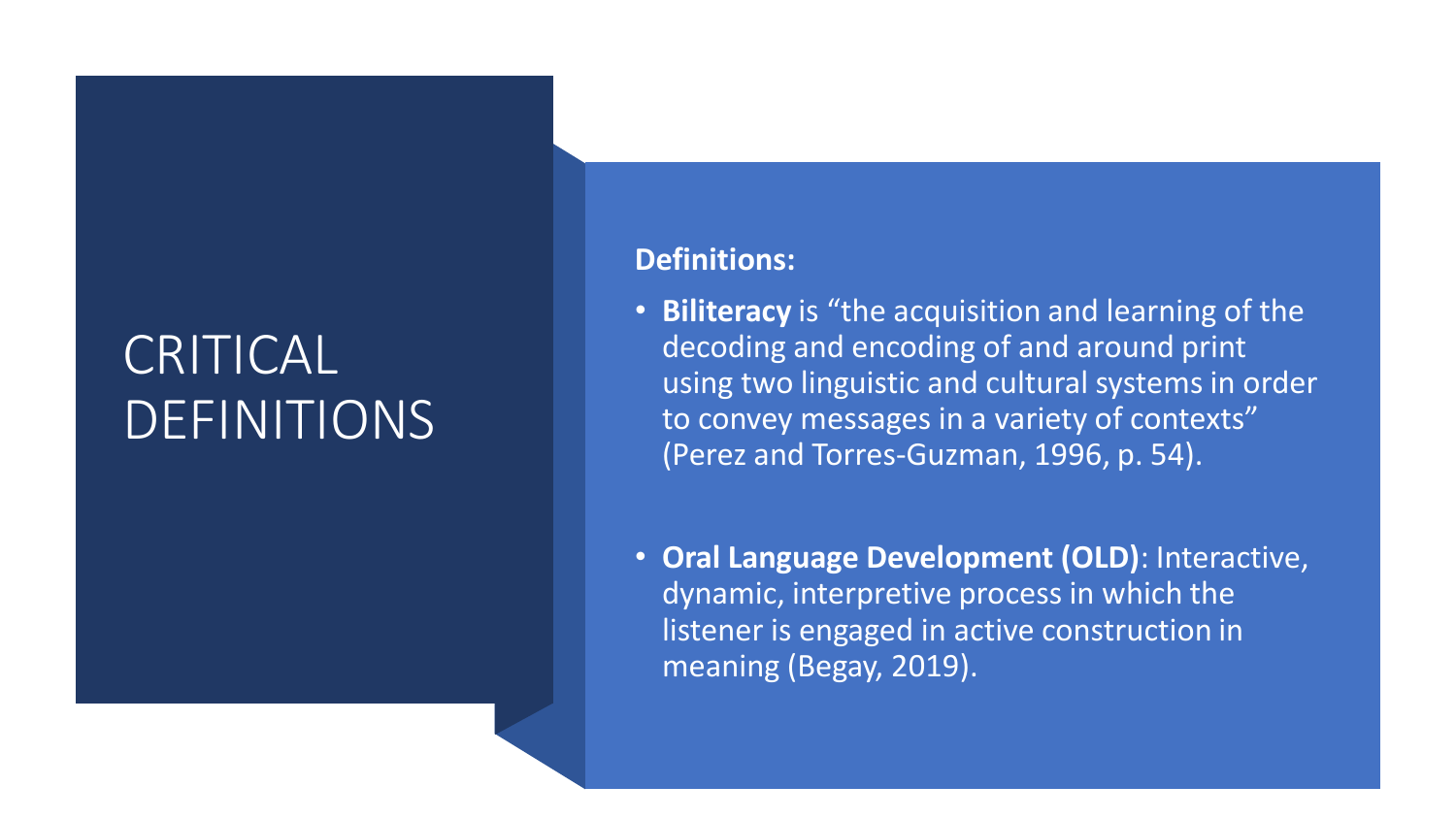# IMPLICATION FOR HIGHER EDUCATION DEPARTMENT

To adopt/accept the BOLD coursework.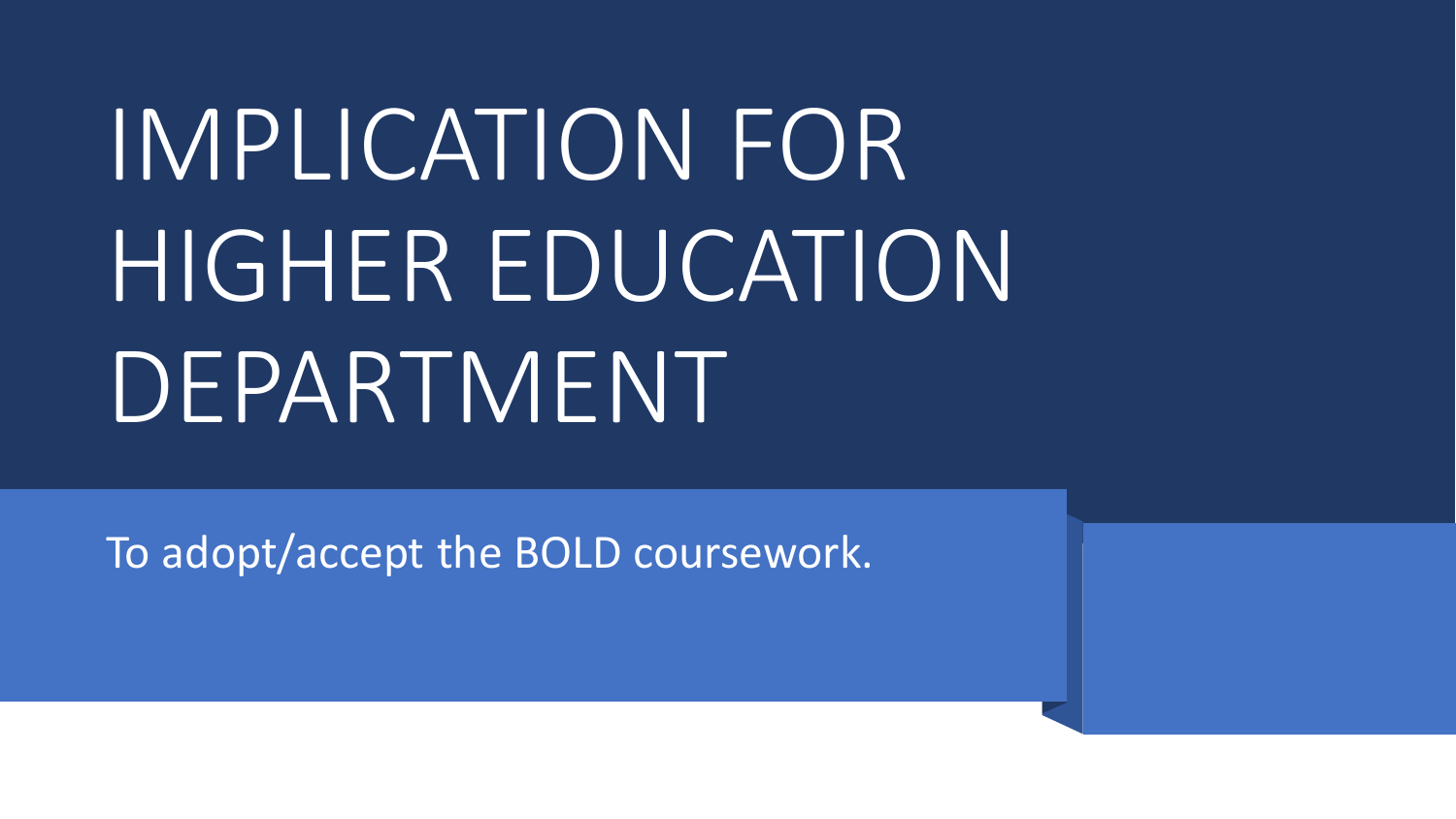### HISTORICAL CONTEXT

- Native American Oral Language Development
- Biliteracy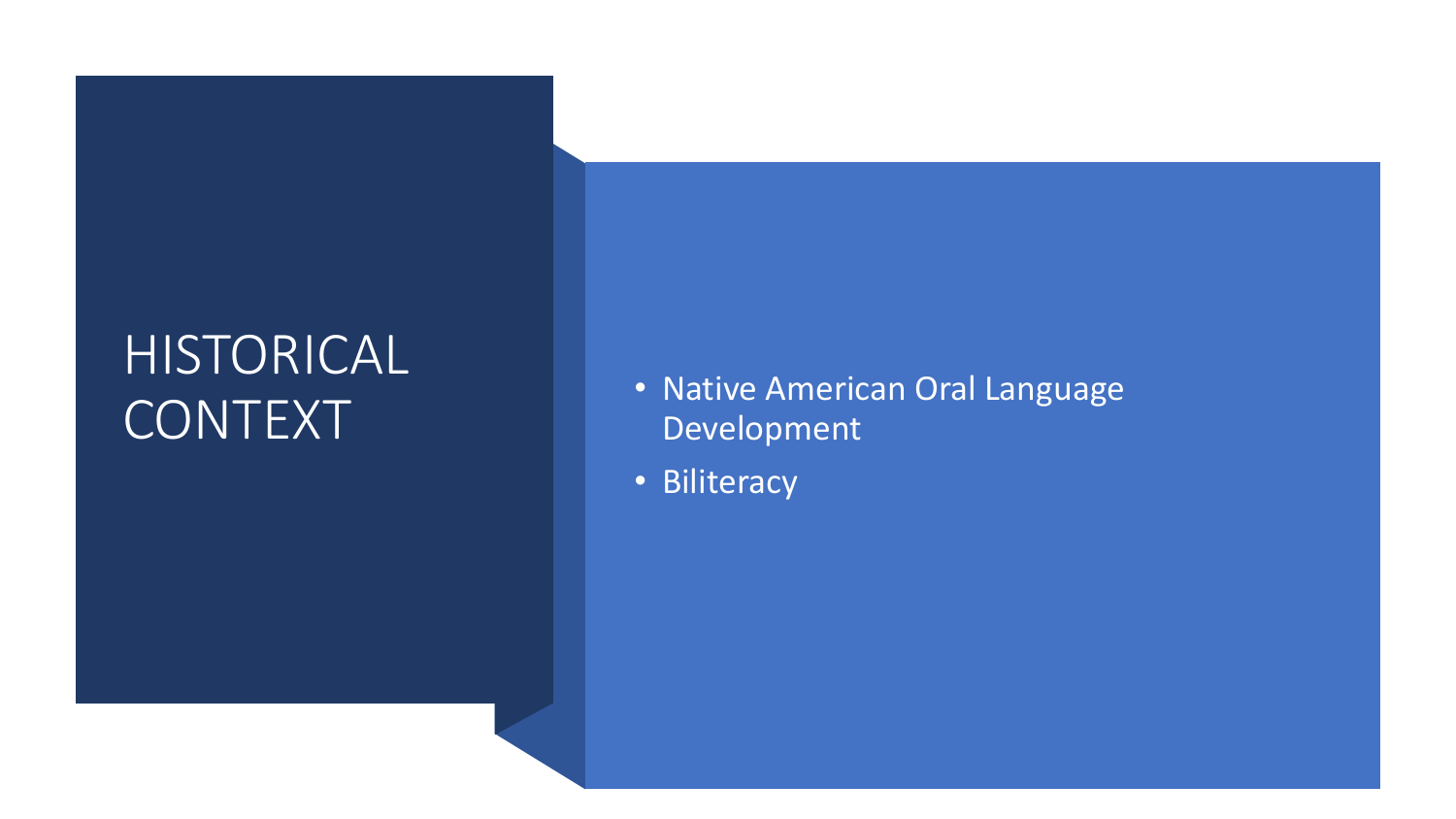## CRITICAL NEEDS THIS ADVISEMENT FILLS

• The BMEAC asks that the LCD not categorize the Indigenous oral language development with common bilingual multicultural education methodologies and approaches because Indigenous oral language development does not fit into Western common concepts and standards of bilingual multicultural education. Indigenous oral language development needs and methods involve a holistic view taught for the current purpose of survival of our cultural identity. Oral language development is an approach with a different purpose involving decolonization. Indigenous oral language development reinforces vital cultural values.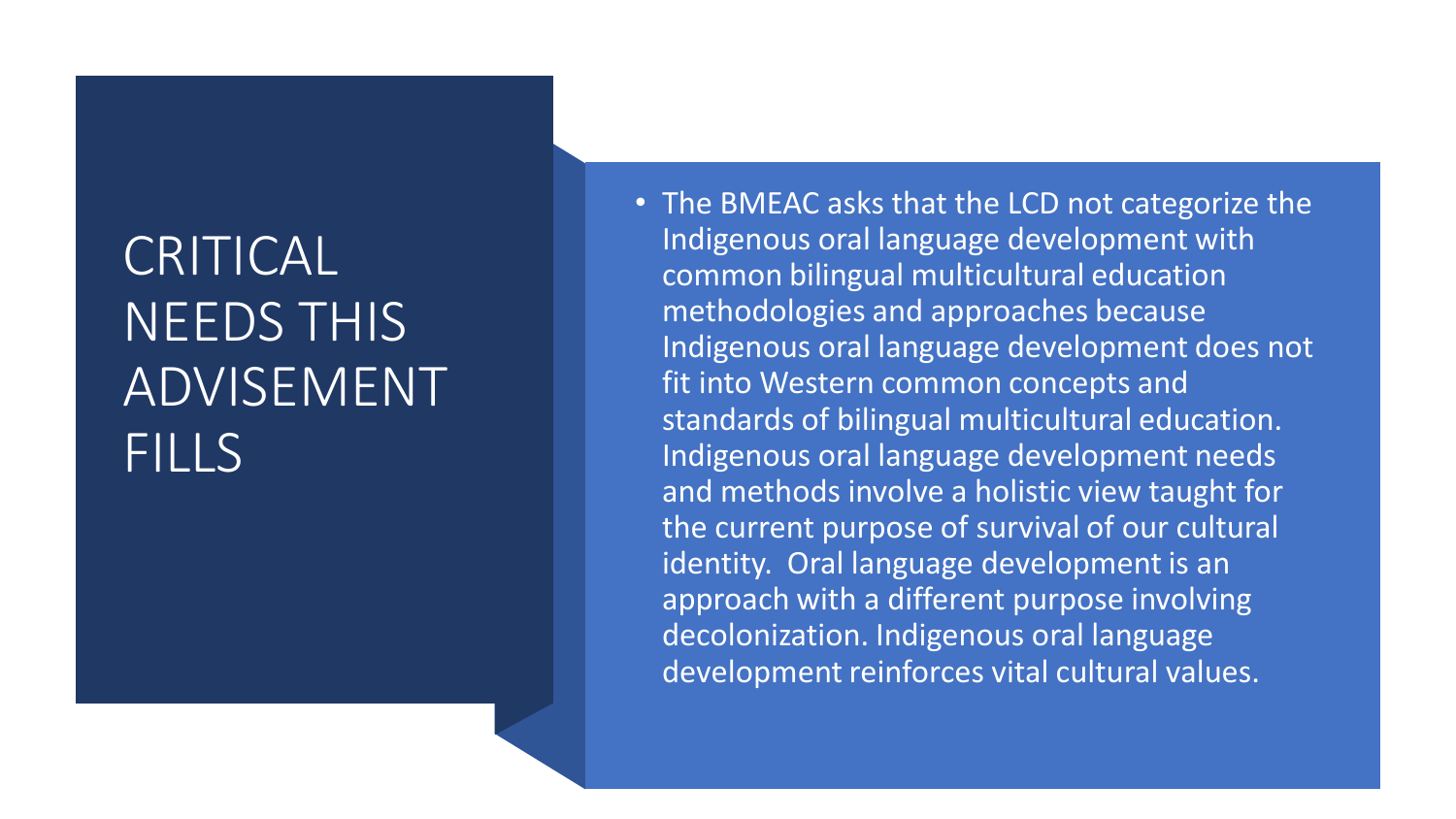## WHAT IS THE PURPOSE OF **THIS** ADVISEMENT?

The purpose of the advisement will meet the needs of both endorsed and non-endorsed educators:

- Bilingual-TESOL endorsed,
- 520 Native American Language and Culture license, and
- Pre/In-Service educators without bilingual endorsement.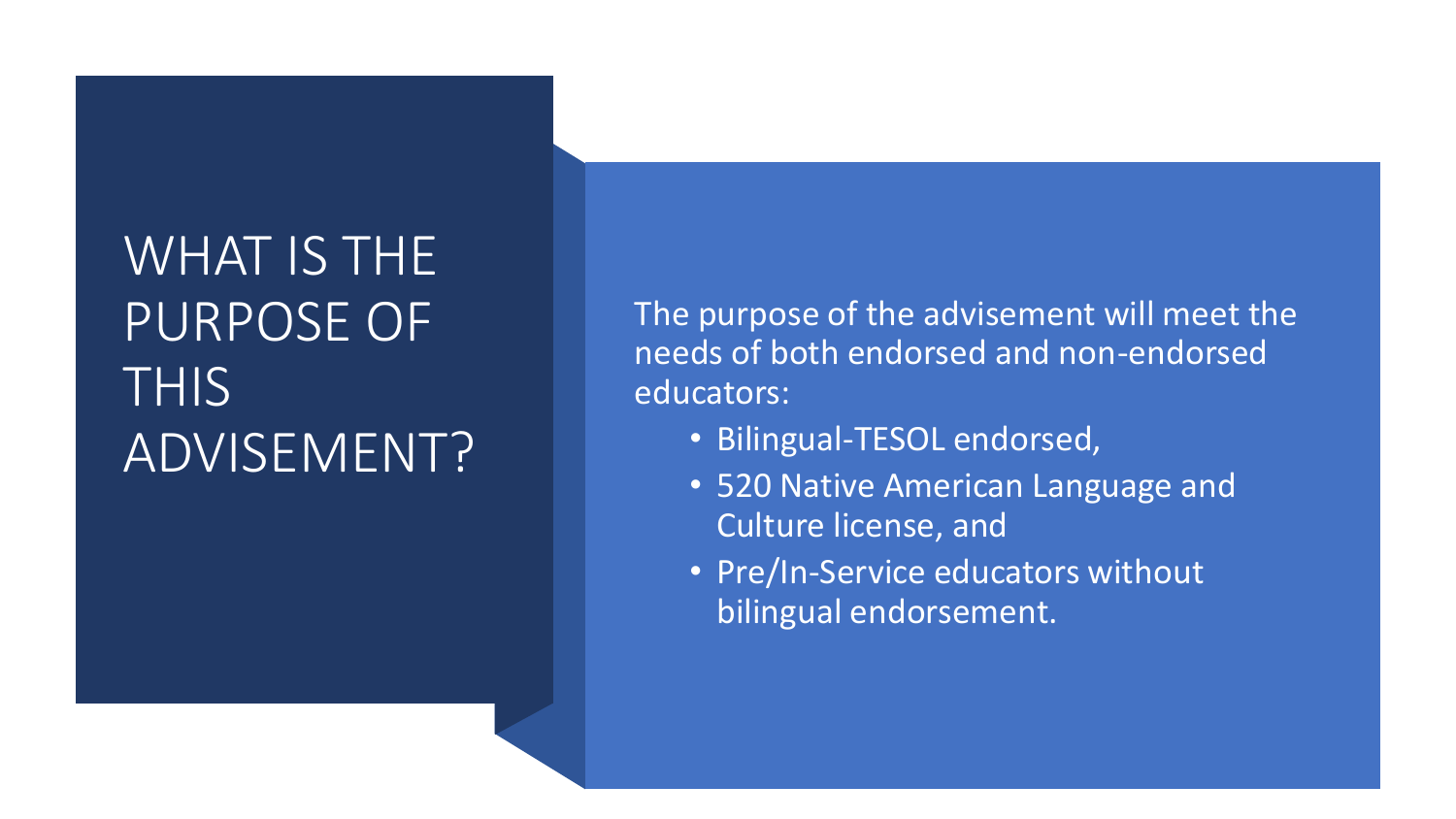## ALIGNMENT WITH BMEAC

Dr. Susana Ibarra Johnson

Professional Development.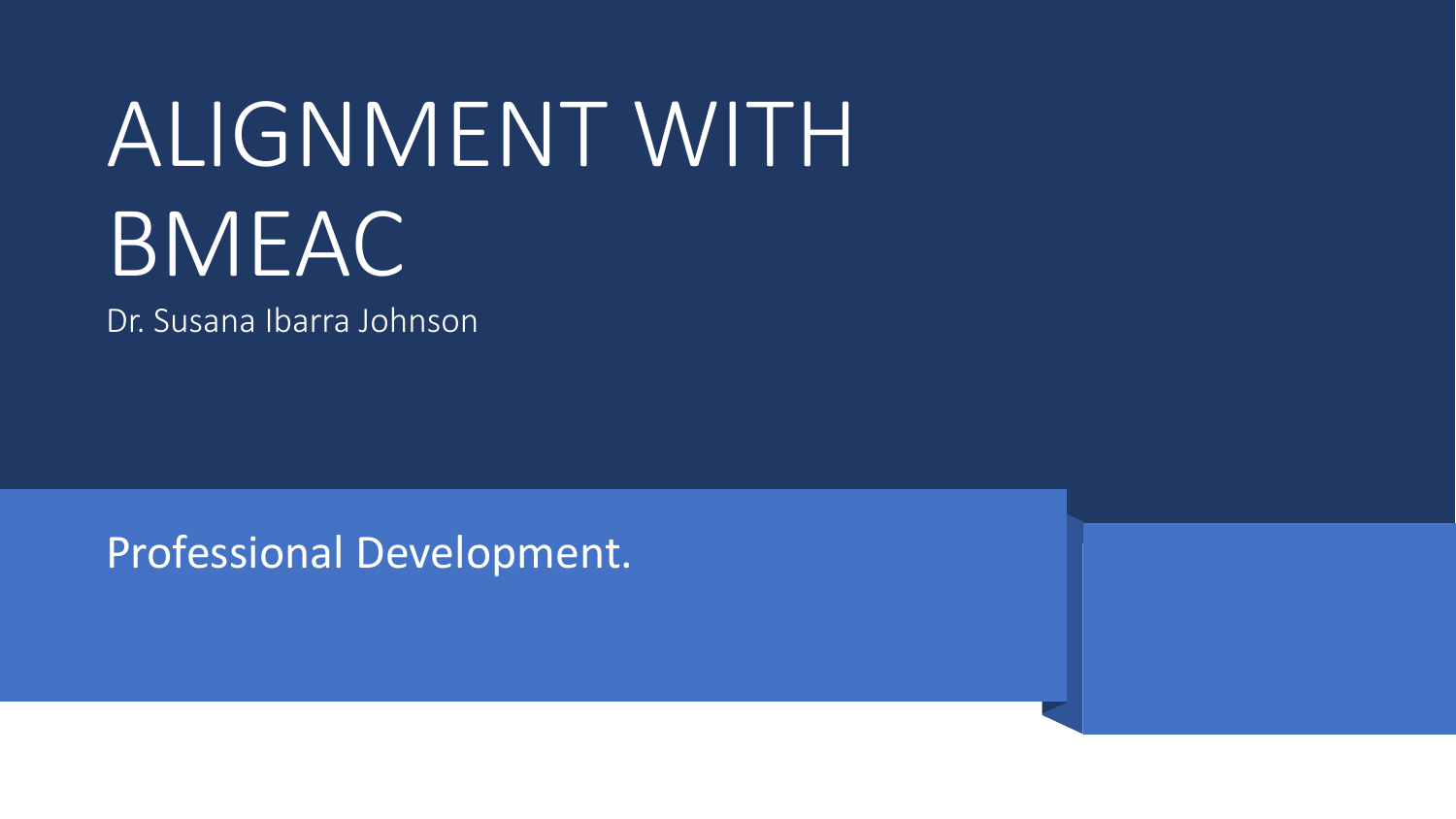## ALIGNMENT WITH THE LCD AREAS OF **FOCUS**

- Bilingual Multicultural Education Programs component.
- Bilingual Education Pathway 67- LICENSURE CODE Instructional methodology of bilingual education course.
- Diversity, Equity, and Instruction to support students learning grade-level standards in more than one language (e.g., English, Spanish, Native American/Indigenous language(s), etc.).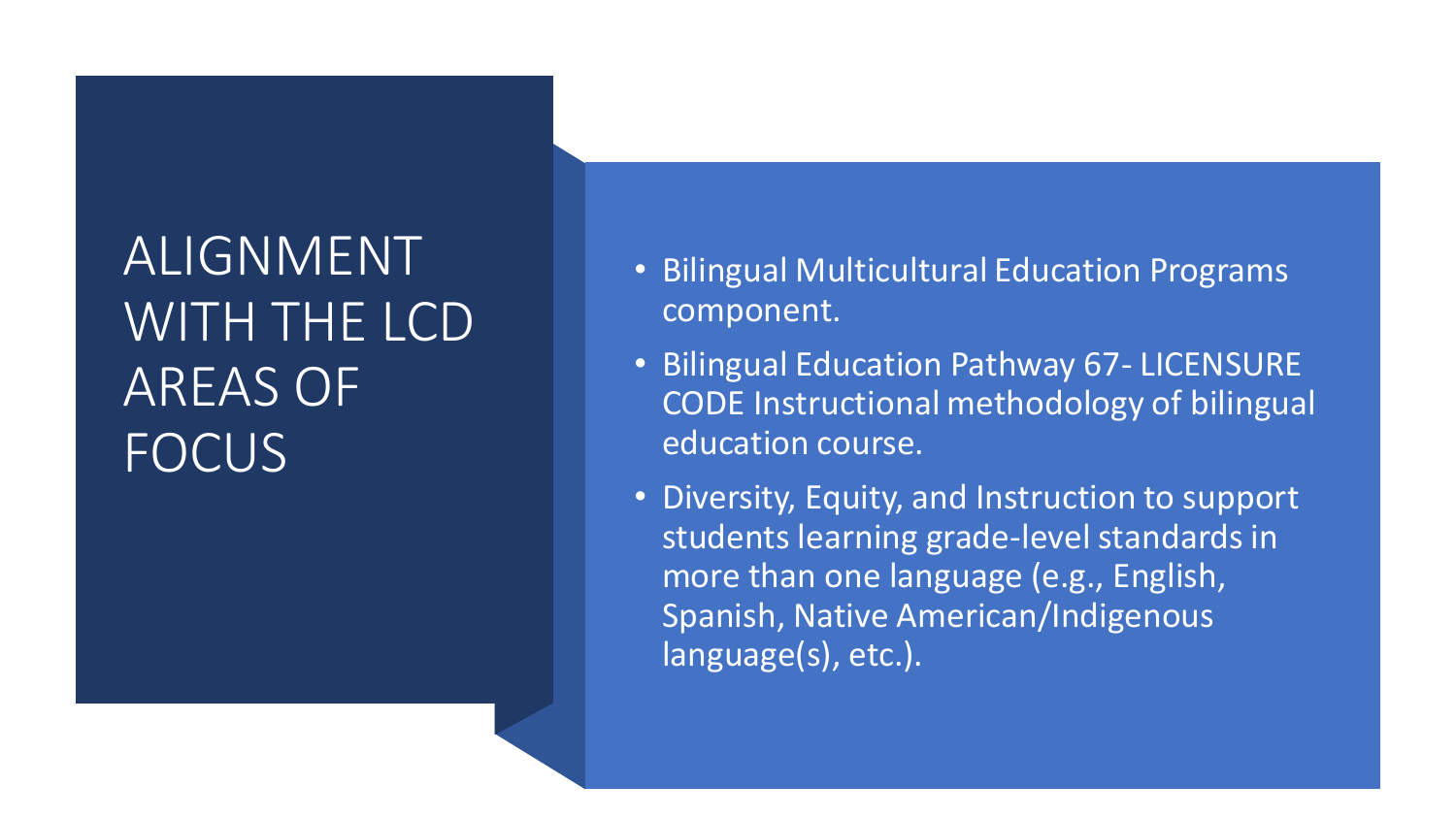#### RESEARCH

- Bilingual Multicultural Education Program research such as Guiding Principles for Dual Language Education.
- American Indian Language Learner Based Education Framework.
- State Bilingual Advisory Council Survey (2018) of approximately 300 participants.
- Bilingual Annual Report.
- Bilingual Multicultural Education Applications.
- BMEP Technical Assistance Manual.
- Current biliteracy and oral language development research (Beeman & Urow, 2013; Escamilla, et.al.2014; García & Kfeifgen, 2010; García, Johnson & Seltzer, 2017; Begay, 2019)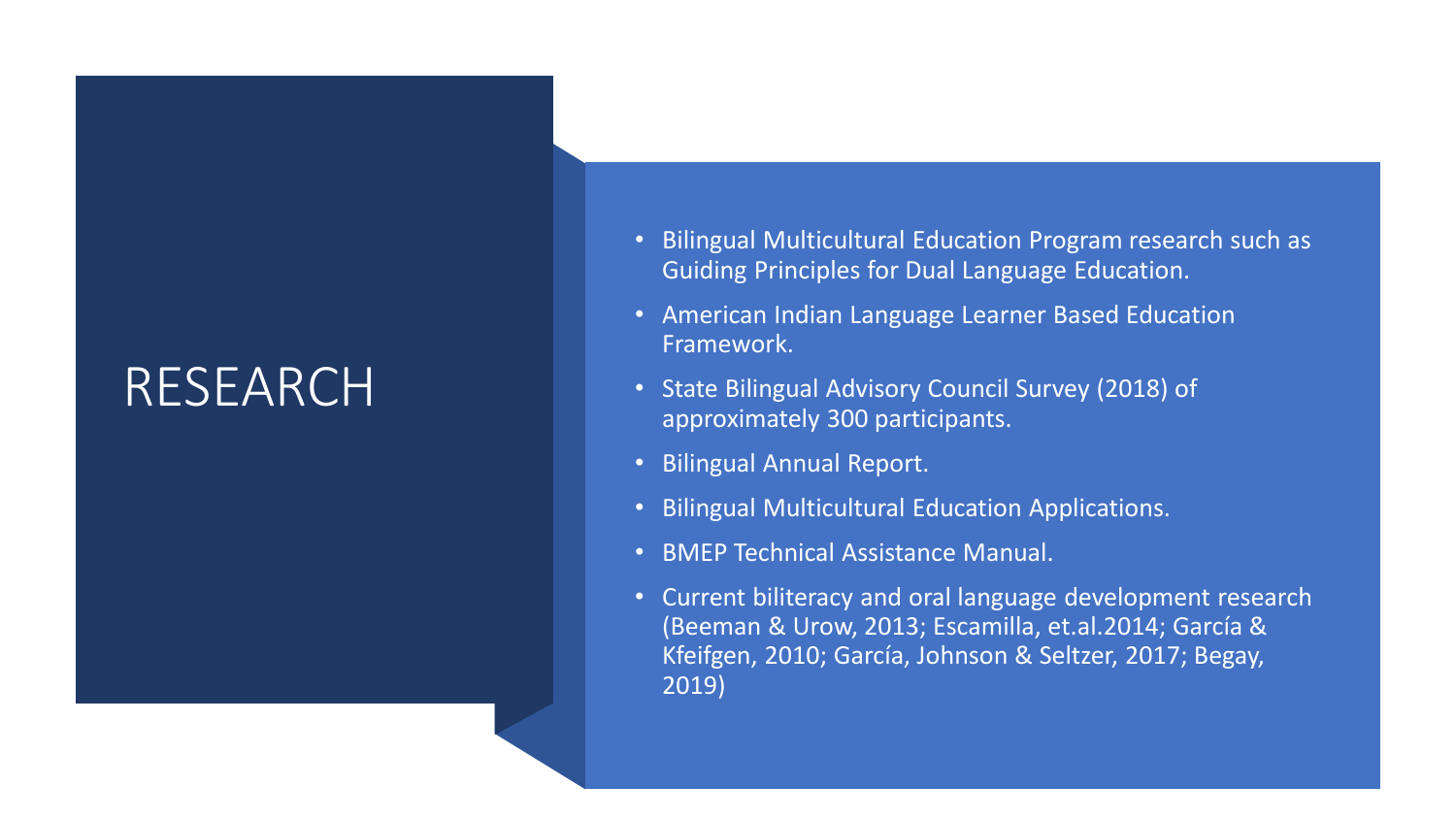#### DATA

- See Yazzie vs. New Mexico State "Yazzie Proposed Remedies Platform.
- Bilingual Annual Report.
- See SBAC Survey (Appendix A).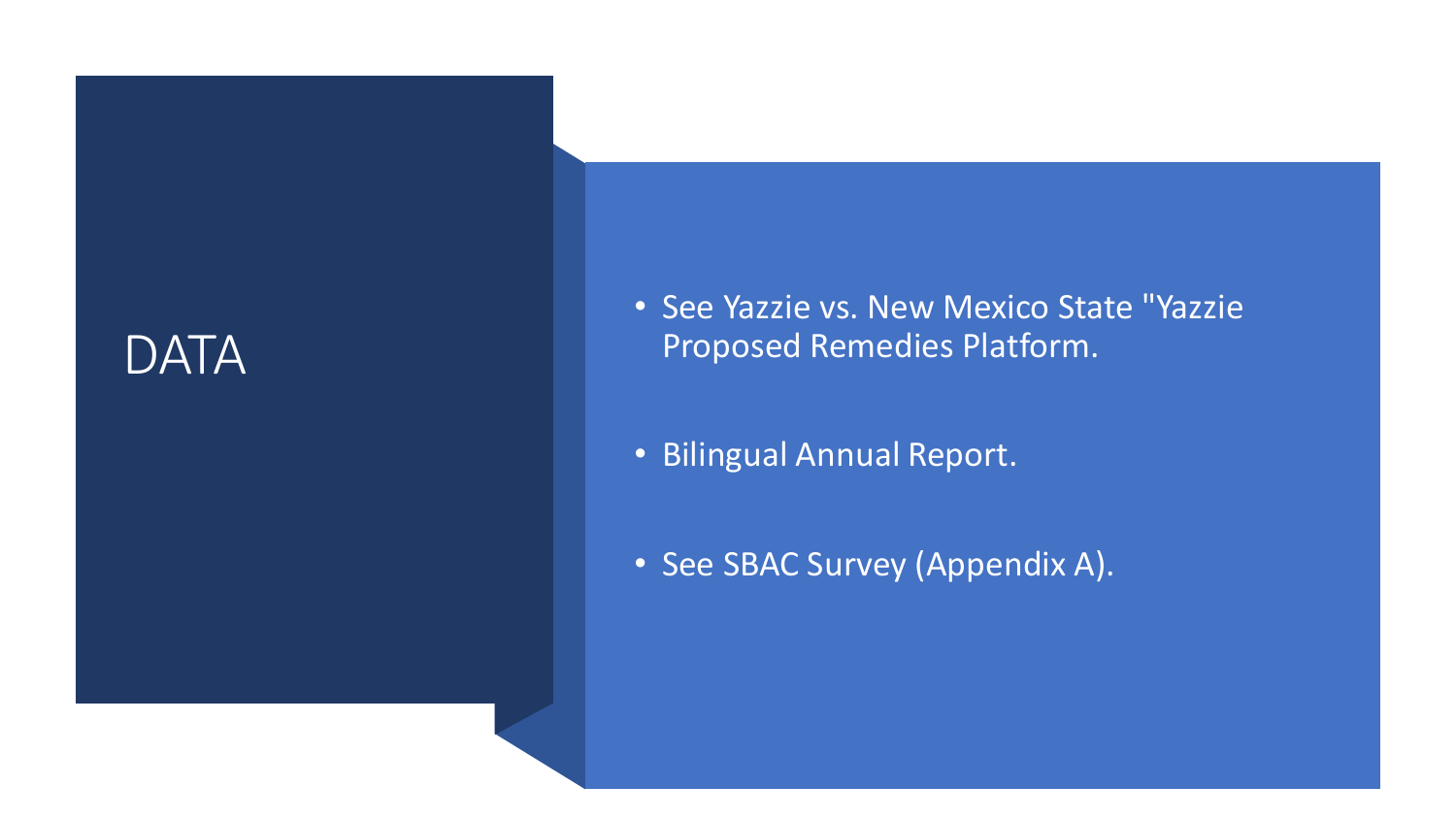## **SURVEY** QUESTIONS

#### RESEARCH QUESTION

- What data do we have to demonstrate BME programs are effective by demonstrating academic proficiency and exiting English learner students who are proficient academically and linguistically (e.g., bilingual/proficiency in L1 and L2) in our state?
- Survey conducted Fall 2018
- Number of Participants = 293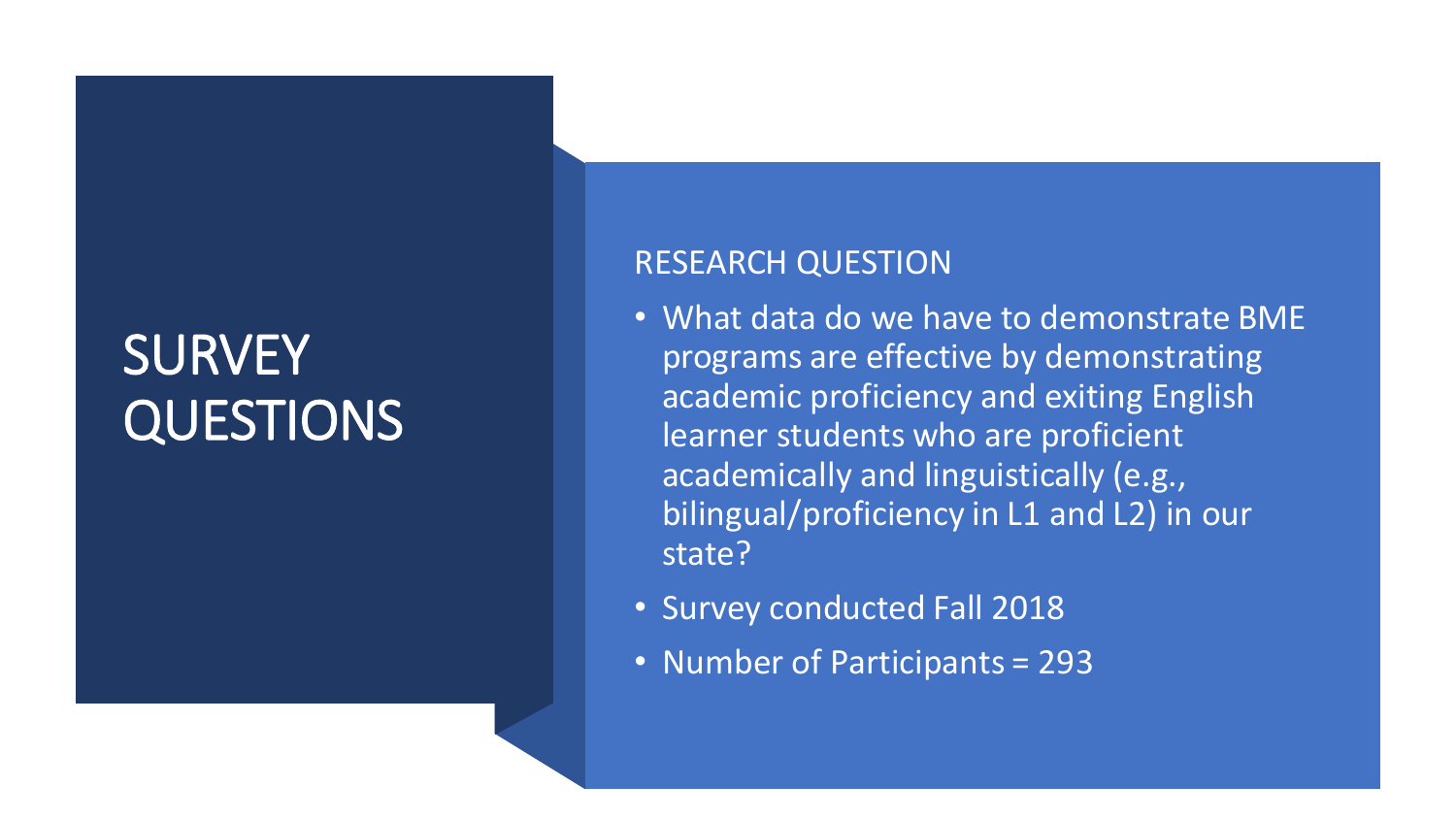8. Professional development you received and implemented to teach students in BMEPs including English Learners. Check all that apply:

241 responses



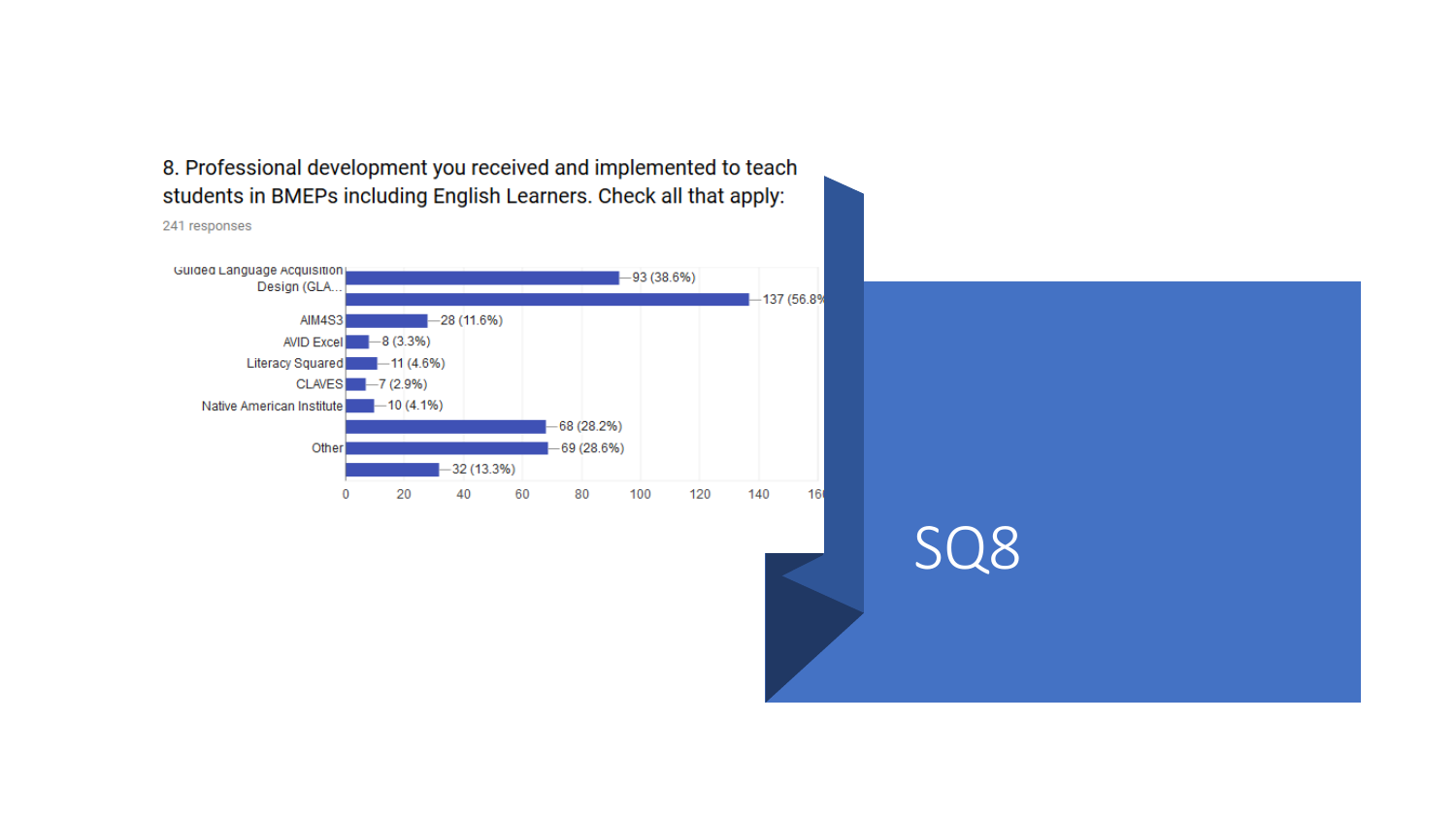9. Have all teachers at your school received professional development on how to teach students placed in your BMEPs?

286 responses



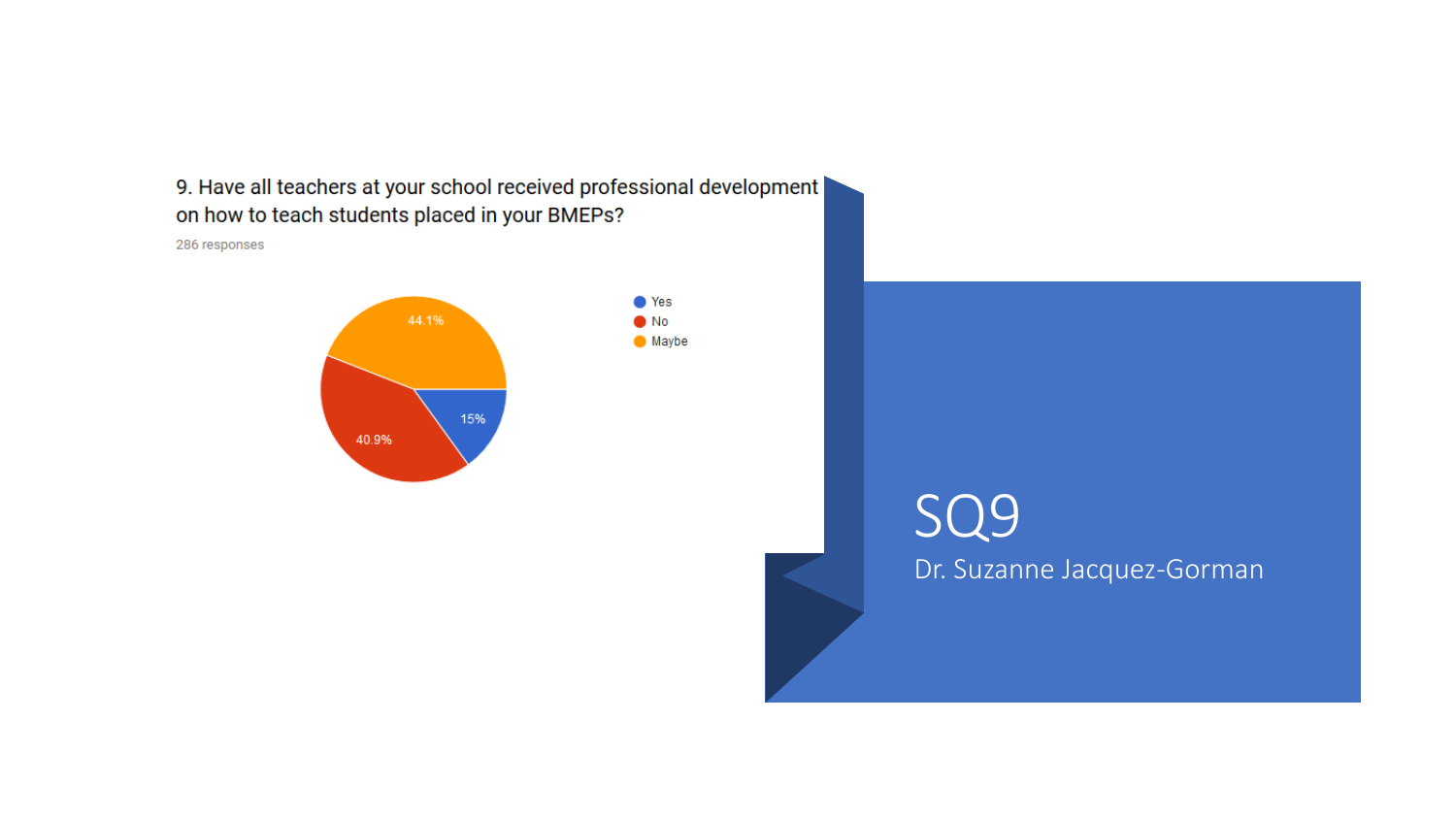## SQ10



- **What strategies have you found to be most effective when teaching students placed in BMEPs?** (237 response)
- GLAD (10)
- SIOP (5)
- TESOL (3)
- SIOP Strategies (2)
- other (119)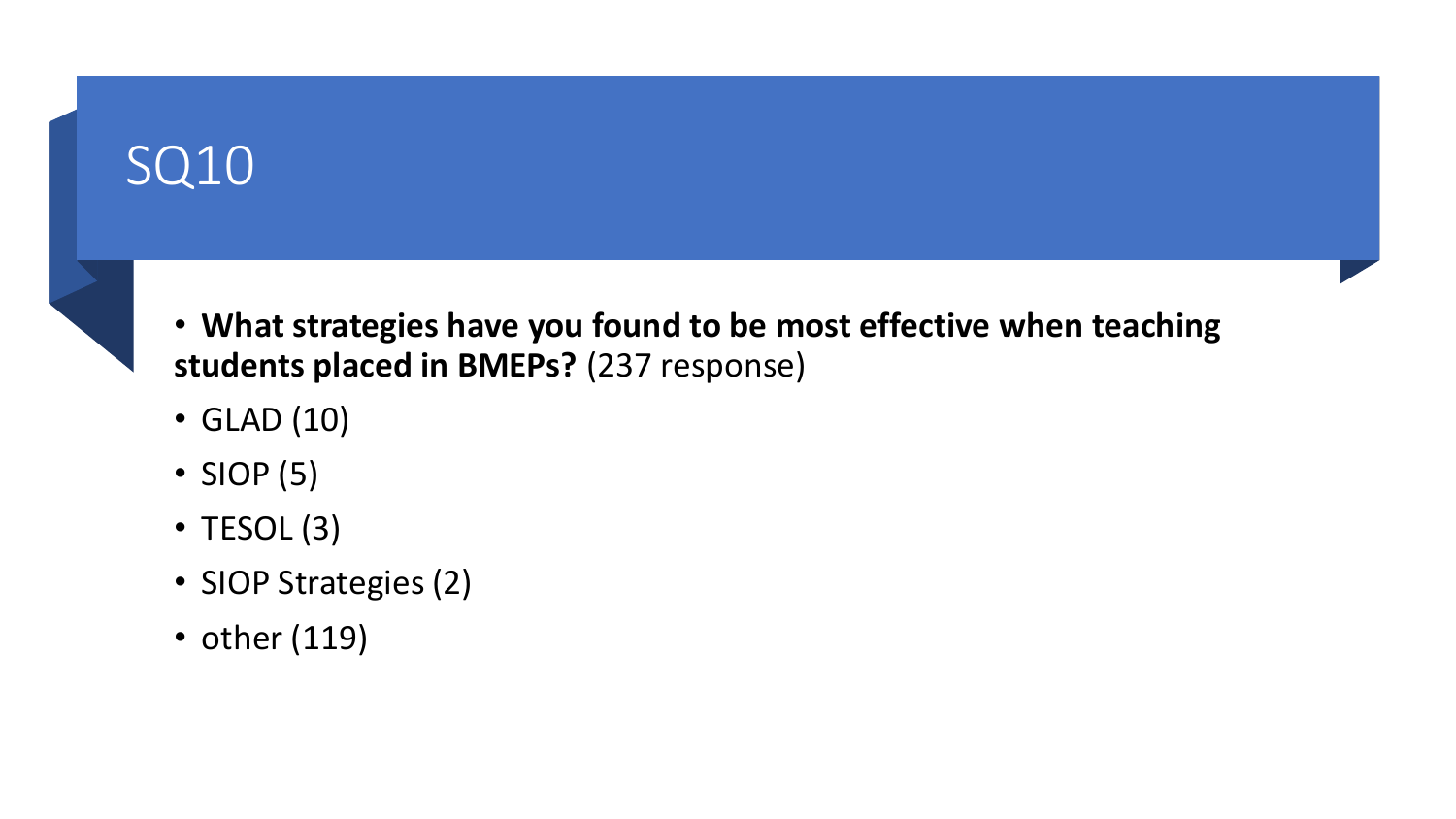**FEEDBACK** FROM SURVEY PARTICIPANTS. **COMMENTS** FROM THE FIELD:

- Shortage of Bilingual/TESOL endorsed teachers
- Literacy in two languages
- Student academic/language/literacy levels
- BMEP Program Implementation (ELD/Assessment)
- Literacy "It would be beneficial to teach student comprehension in their 1st language, it could set the stage for increasing their understanding of English reading comprehension. Today I see students coloring most of the time."
- "We need a lot of work to make our Spanish/Bilingual Education classrooms more effective to meet the linguistic needs of all students working to become bilingual/biliterate"
- Observation: Curriculum and Instruction goes hand in hand with assessment and accountability - Assessments must match the language of instruction when monitoring all language domains (e.g., reading, writing, listening and speaking/oral).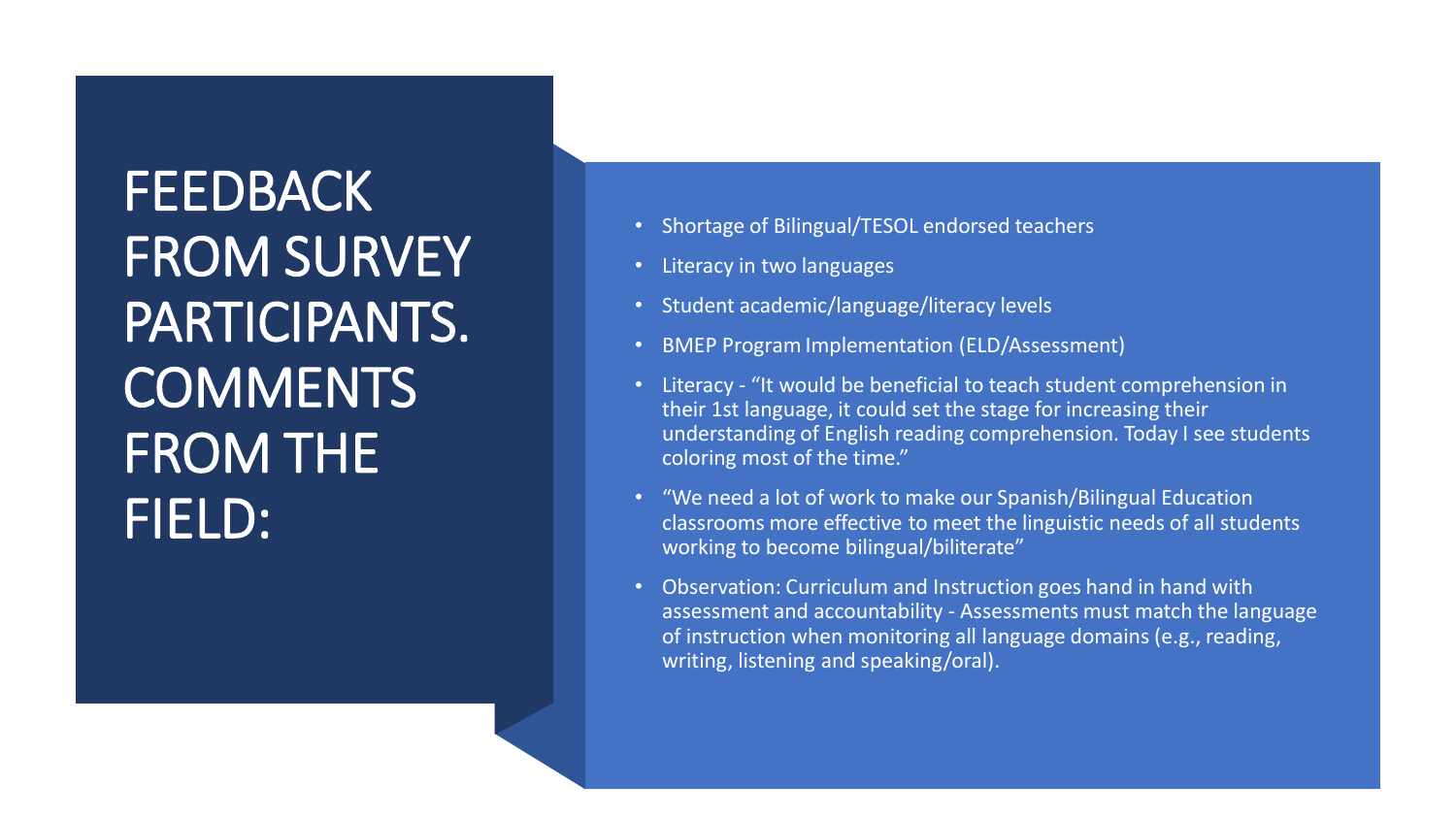#### RECOMMENDATIONS:

- Professional development possibly focus on one module accompanied by manual completed by task force groups to provide guidance to teachers.
- Developing a professional development module on "Guiding Principles for Bilingual Education" for educators in Bilingual Multicultural Education Programs.
- Developing effective practices to monitor academic progress of Reclassified Fluent English Proficient (RFEP) students.
- What are non-negotiables for all teachers when working with ELs?? Sign off for all teachers statewide.
	- Flesh out what all teachers should know and be able to do when working. essential for all teachers to know links -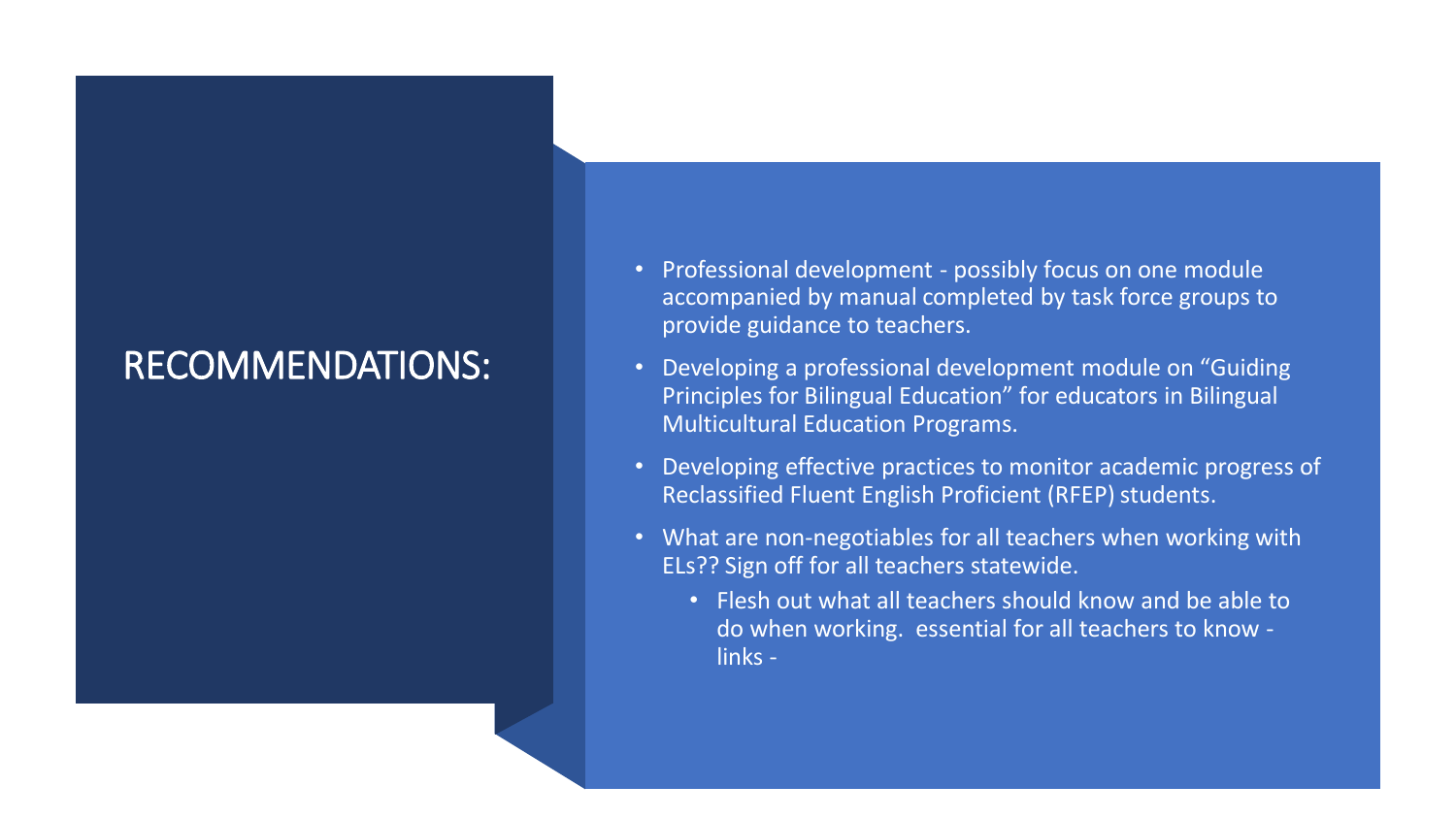## BUDGET IMPLICATIONS FOR NMPED

- Additional compensation funds for teachers and/or BMEAC members to receive payment for their development time after contract hours or monies available to pay a substitute to take a day(s) from teaching to develop e-learning modules.
- Additional funds allocated to pay any costs associated with effective implementation of the BOLD e-learning module in schools and/or districts which include:
- needed instructional materials/resources,
- online license LMS fees, and one 3-hour online university course tuition and fees for teachers moving towards a Bilingual/NALC Pathway license and/or endorsement.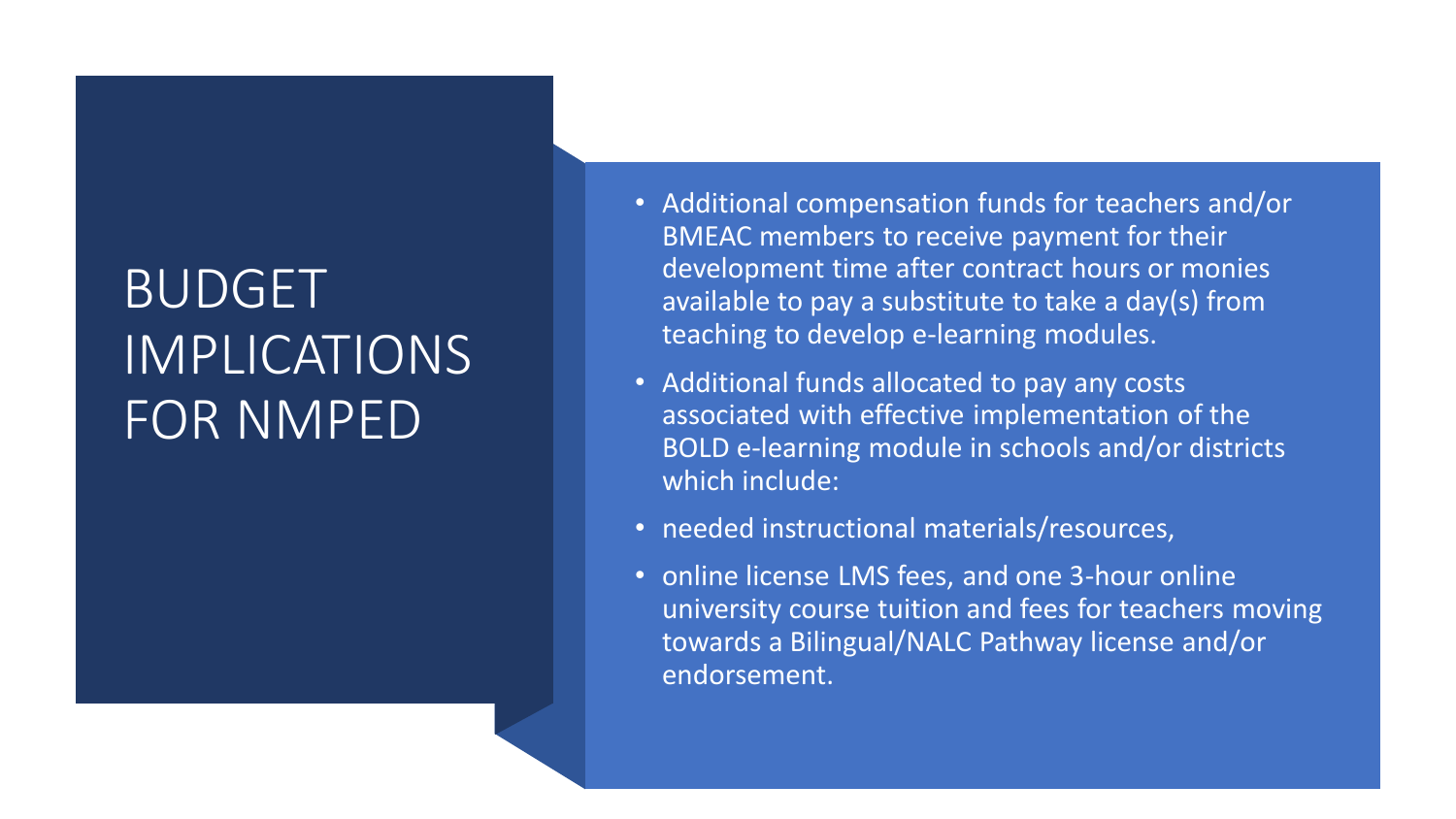### PERSONNEL IMPLICATIONS FOR NMPED Viridiana Cisneros

- Forming a working group that includes bilingual/NALC teachers, coordinators, specialists, directors, and university professors.
- Bilingual/NALC Learning Management System (LMS) consultants, contractors and/or LCB staff to support with logistics.
- Resources/materials to form the BOLD in Bilingual Multicultural Classrooms Initiative Work Group.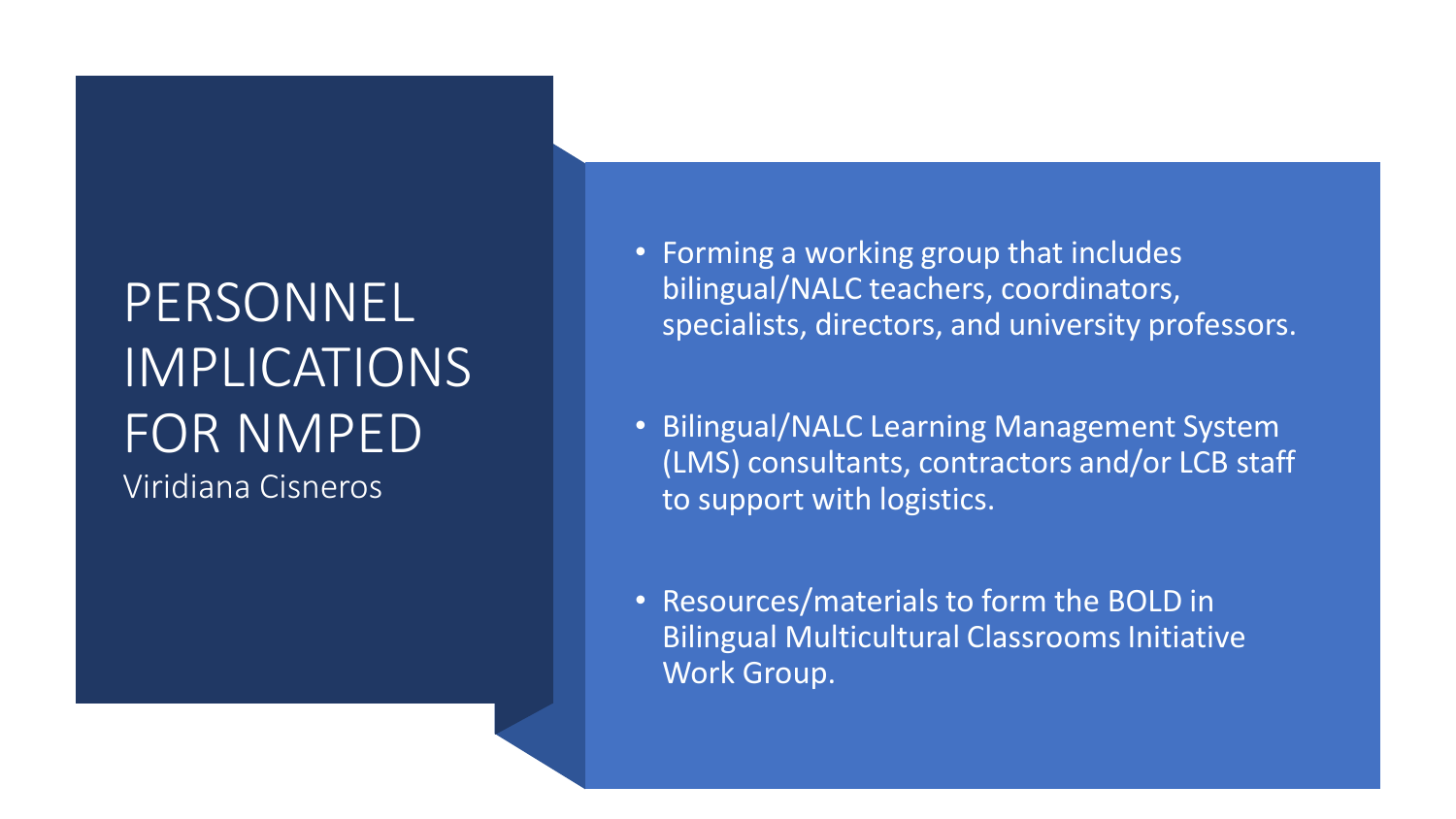## HOW THE ADVISEMENT SHOULD BE IMPLEMENTED

• Biliteracy and Oral Language Development E-modules - teachers will receive professional learning in the areas and current research of language acquisition and literacy development methodology in BMEPs.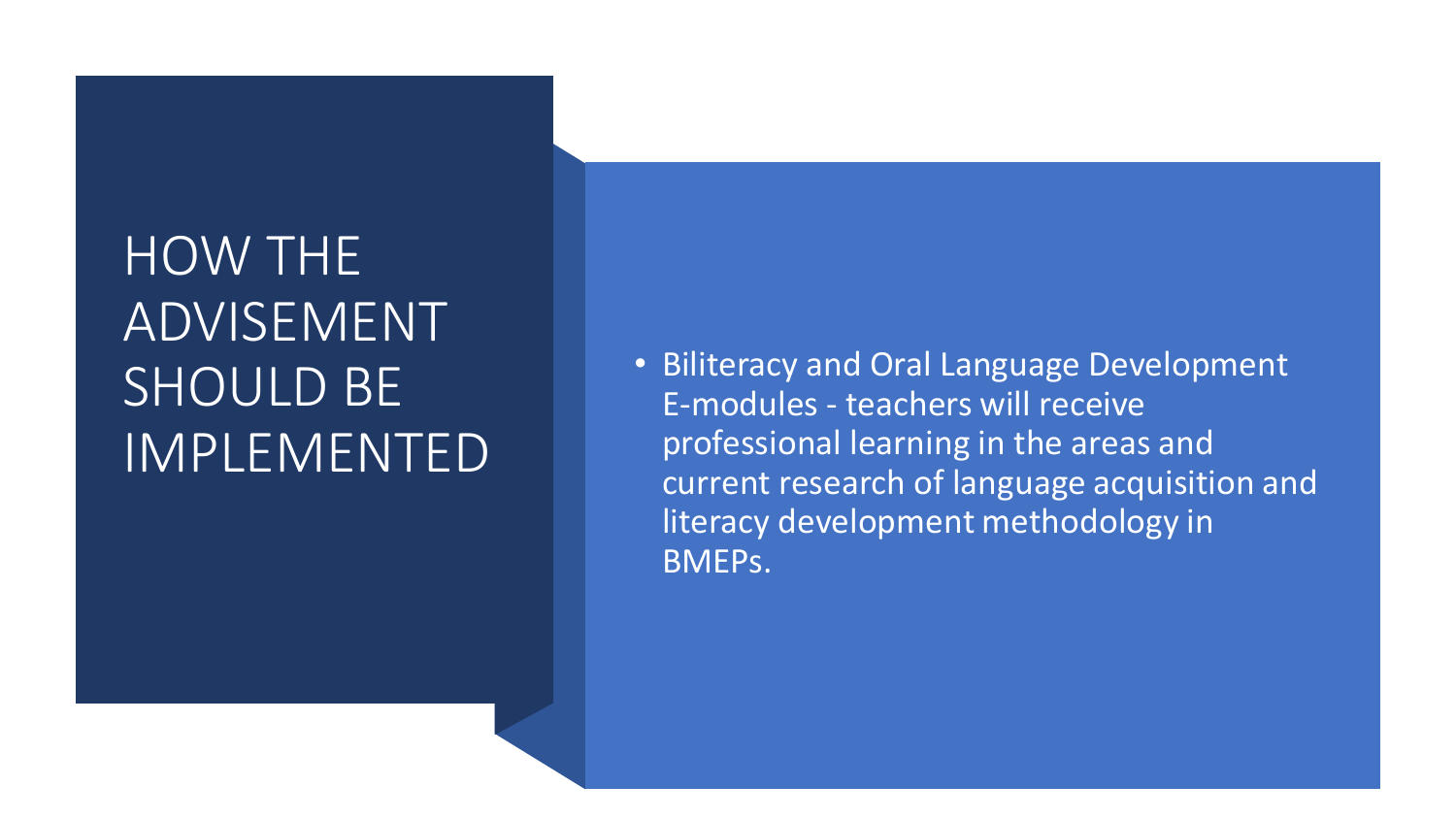# OUTCOMES OF THE ADVISEMENT

BOLD E-Learning Modules that will serve the biliteracy and oral language development needs of students in BMEPs.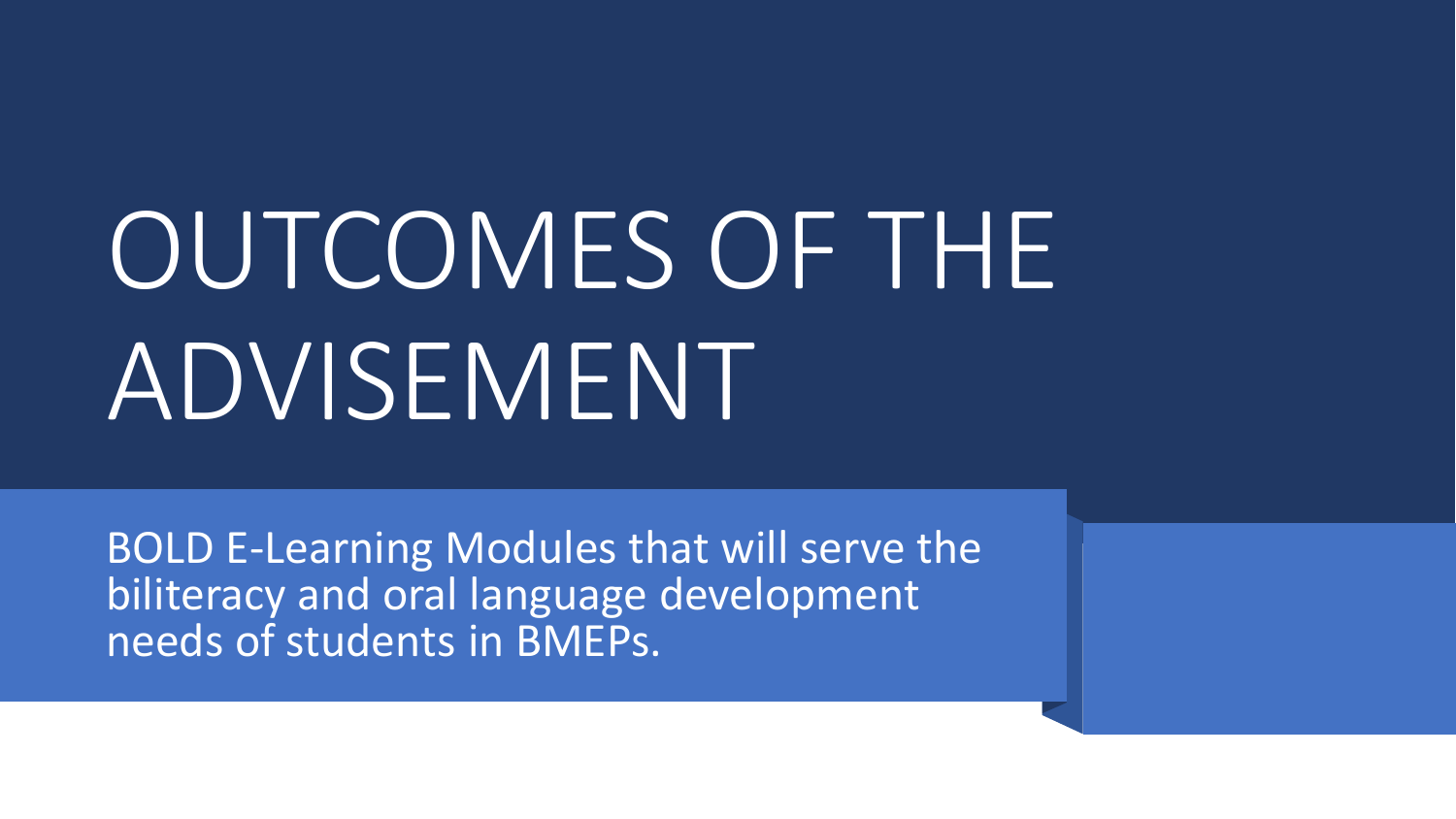### A TIMELINE FOR IMPLEMENTATION OF THE ADVISEMENT

- Summer 2021 Module development from the BOLD in Bilingual Multicultural Classrooms Initiative Work Group.
- Summer 2021 Submission to NMPED for alignment and accreditation of the BOLD elearning professional learning module to be accounted for as a university college credit course.